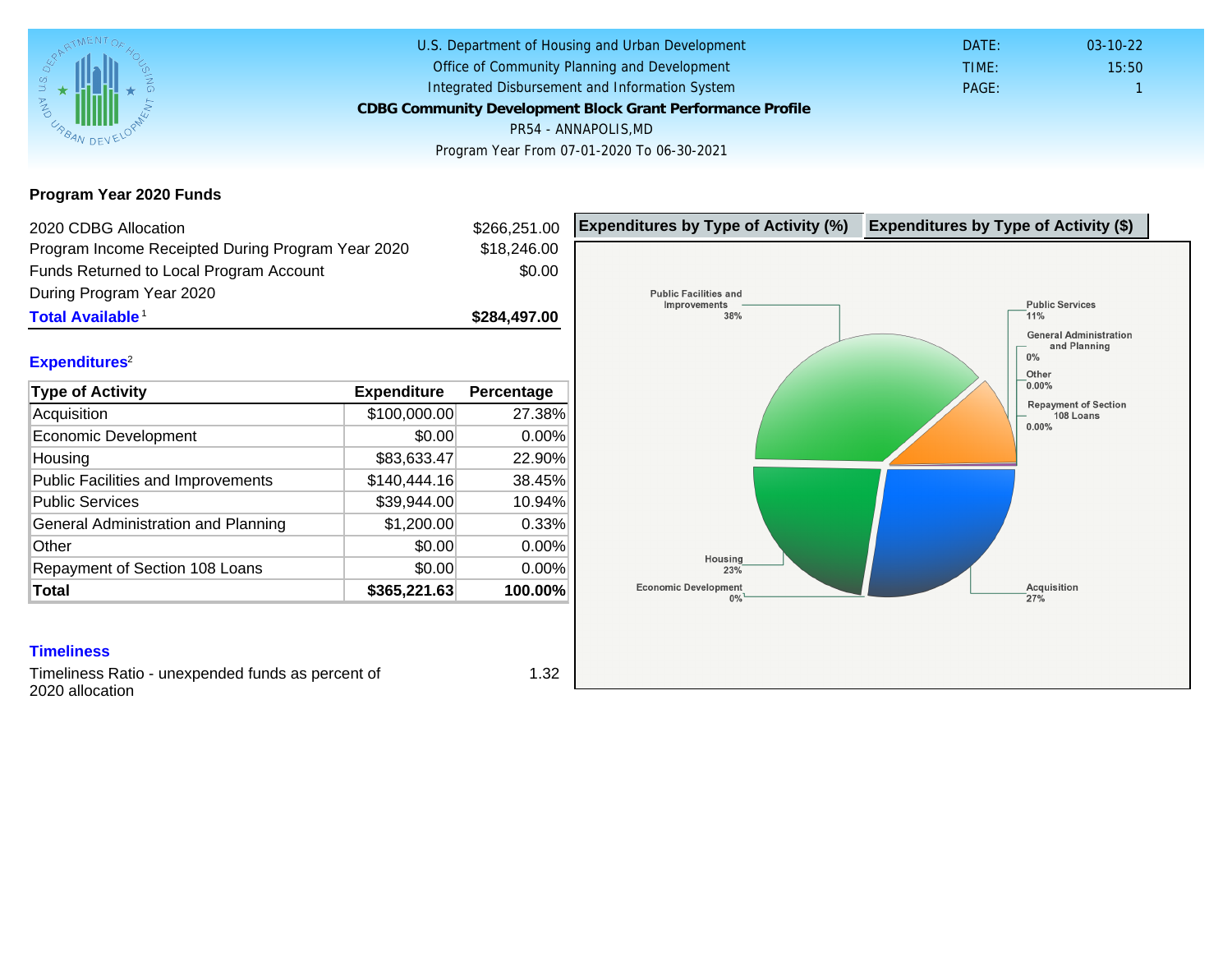## Program Targeting

| 1 - Percentage of Expenditures Assisting Low-<br>and Moderate-Income Persons and Households<br>Either Directly or On an Area Basis <sup>3</sup>                                                                              | 100.00%  |  |
|------------------------------------------------------------------------------------------------------------------------------------------------------------------------------------------------------------------------------|----------|--|
| 2 - Percentage of Expenditures That Benefit<br>Low/Mod Income Areas                                                                                                                                                          | $0.00\%$ |  |
| 3 -Percentage of Expenditures That Aid in The<br>Prevention or Elimination of Slum or Blight                                                                                                                                 | $0.00\%$ |  |
| 4 - Percentage of Expenditures Addressing<br><b>Urgent Needs</b>                                                                                                                                                             | $0.00\%$ |  |
| 5-Funds Expended in Neighborhood<br>(Community For State) Revitalization Strategy<br>Areas and by Community Development<br>Financial Institution.<br>6-Percentage of Funds Expended in<br>Neighborhood (Community For State) | \$0.00   |  |
| Revitalization Strategy Areas and by Community<br>Development Financial Institution                                                                                                                                          | $0.00\%$ |  |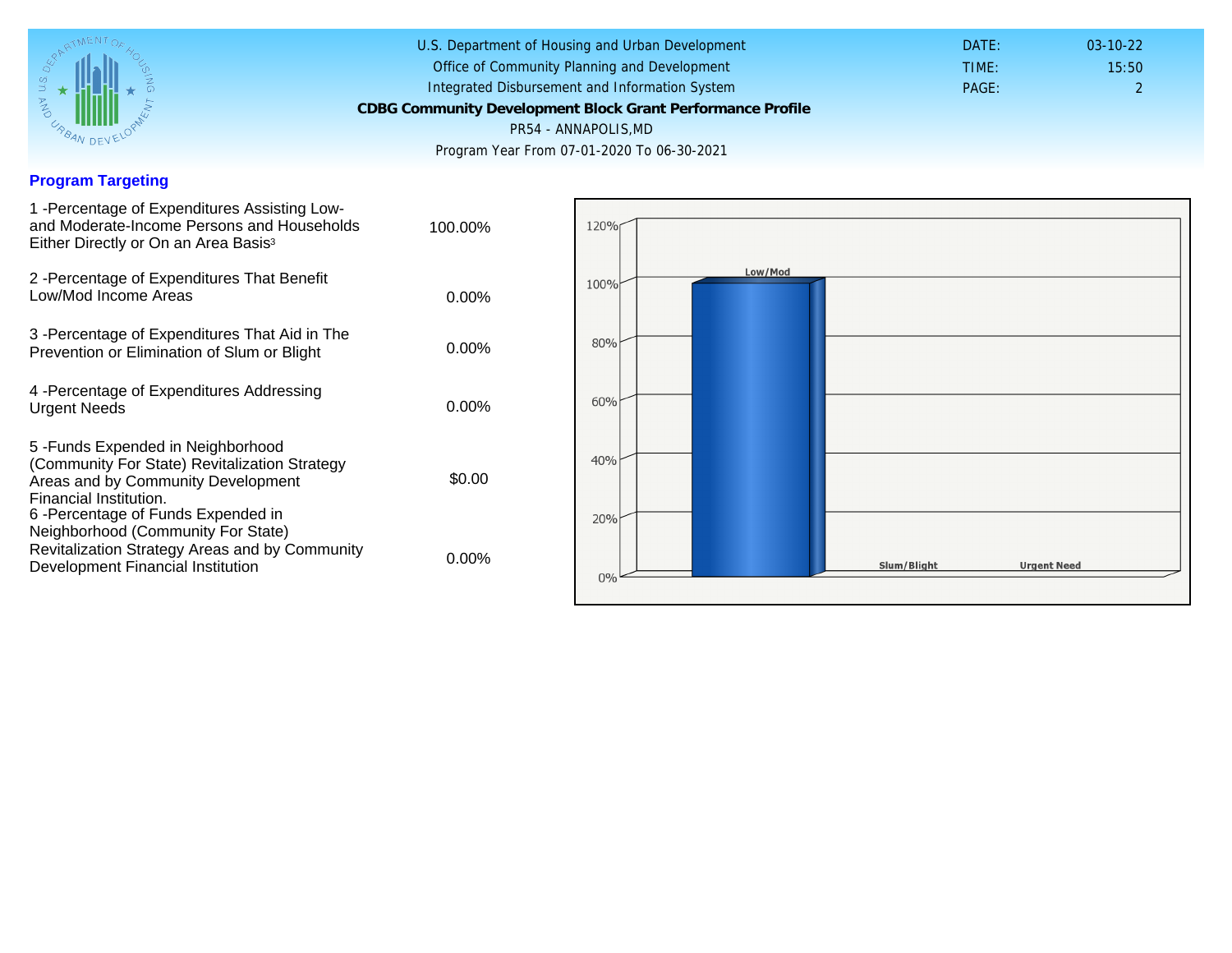# CDBG Beneficiaries by Racial/Ethnic Category <sup>4</sup>

| Race                                              | Total    | Hispanic |
|---------------------------------------------------|----------|----------|
| White                                             | 24.21%   | 29.10%   |
| Black/African American                            | 8.53%    | 1.06%    |
| Asian                                             | 0.11%    | 0.01%    |
| American Indian/Alaskan Native                    | 0.09%    | 0.10%    |
| lNative Hawaiian/Other Pacific Islander           | 0.03%    | 0.01%    |
| American Indian/Alaskan Native & White            | 0.13%    | 0.21%    |
| Asian & White                                     | 0.00%    | 0.00%    |
| Black/African American & White                    | 0.02%    | 0.01%    |
| Amer. Indian/Alaskan Native & Black/African Amer. | $0.00\%$ | $0.00\%$ |
| <b>Other multi-racial</b>                         | 66.88%   | 69.50%   |
| Asian/Pacific Islander (valid until 03-31-04)     | 0.00%    | $0.00\%$ |
| Hispanic (valid until 03-31-04)                   | $0.00\%$ | 0.00%    |

### Income of CDBG Beneficiaries

| Income Level                          | Percentage |  |
|---------------------------------------|------------|--|
| Extremely Low Income (<=30%)          | 96.71%     |  |
| Low Income (30-50%)                   | 2.46%      |  |
| Moderate Income (50-80%)              | 0.64%      |  |
| Total Low and Moderate Income (<=80%) | 99.80%     |  |
| Non Low and Moderate Income (>80%)    | 0.20%      |  |